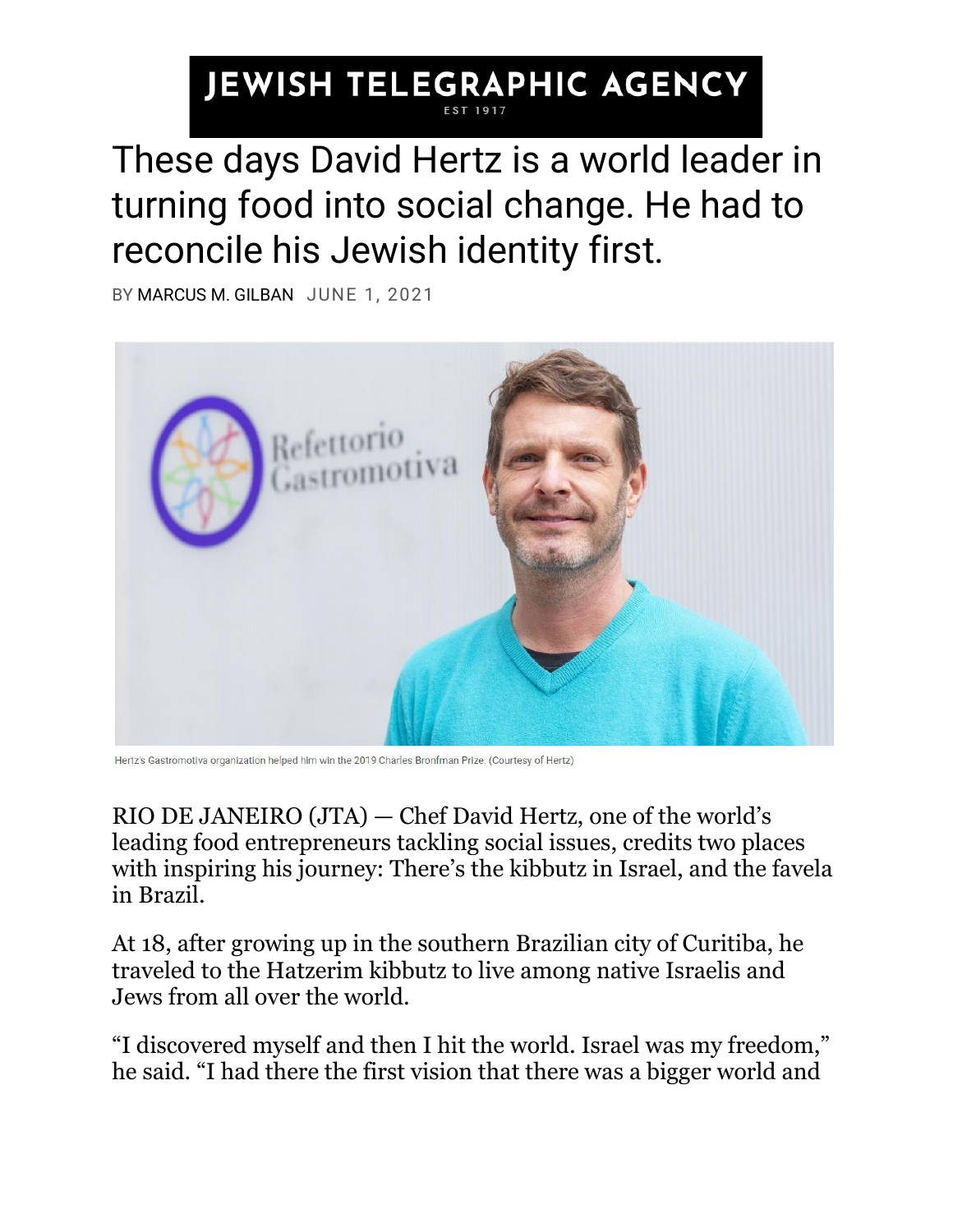that I could search for my story, whatever it was. What was supposed to be a one-year trip abroad turned into seven."

Between the ages of 18 and 25, he visited Thailand, China, Vietnam, India, England and Canada. He took his first cooking lesson in Thailand and discovered the ritual side of cooking in India. When he hit Toronto and started to work in the food delivery industry, he became inspired to become a chef, so he moved back to Brazil to attend a college of gastronomy in Sao Paulo.

Then in 2004, he was invited to design a kitchen project inside the Jaguare favela — one of Brazil's many low-income shantytowns plagued with urban violence and drug trafficking, and historically neglected by the government. He had never been inside one before.

"When I stepped into that kitchen, I saw a new world," Hertz said. "I was inspired to do something to contribute to the reduction of violence and to share my knowledge with the young people there, who at many times felt lost, with no relation of belonging to the space. It became my life project, my mission."

The next year, with the help of his apprentice Urideia Costa, he decided to create a school focused on training upcoming chefs from low-income areas, which are often plagued by malnutrition and food shortages. His organization called [Gastromotiva](https://gastromotiva.org/en/gastromotiva/) came out of the oven.

Gastromotiva runs a network of what they call Solidarity Kitchens, of which there are now 55 across Brazil and three in Mexico. One of them operates out of Hertz's favorite synagogue in Sao Paulo, Comunidade Shalom. After Hertz spoke there last year, the synagogue decided to become a Solidarity Kitchen and now prepares 1,250 meals per month for homeless and vulnerable people in the area.

Hertz, now 46, later co-founded the [Social Gastronomy movement,](https://www.socialgastronomy.org/what-is-social-gastronomy) a network of local communities that work "to address social inequality, improve nutrition, and engage people to leverage their skills for social good" and address "all levels of the food production chain—from sowing and harvesting crops to preparing meals, to utilizing food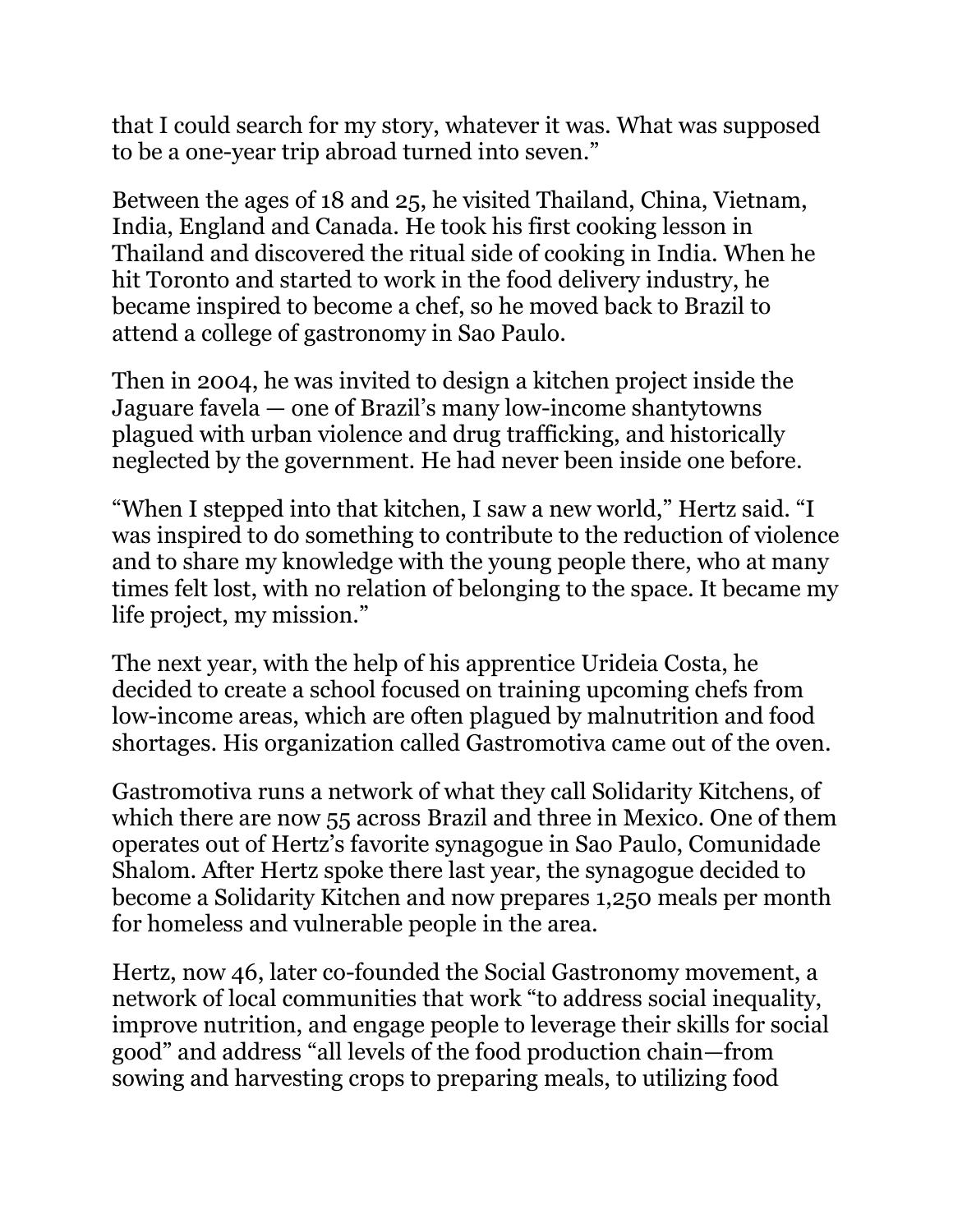waste." He introduced it at the prestigious World Economic Forum in Davos, Switzerland, in January 2018.

For his work on Gastromotiva, he won the 2019 [Charles Bronfman](https://thecharlesbronfmanprize.org/)  [Prize,](https://thecharlesbronfmanprize.org/) which honors innovative work grounded in Jewish values and comes with \$100,000. He has also worked closely with the United Nations' World Food Program, which won last year's Nobel Peace Prize. They have been partners in many efforts to combat global hunger, with the latest focused on alleviating the hunger crisis brought on by the COVID-19 pandemic. By the end of 2021, the number of Solidarity Kitchens will nearly double to 108, including some in other countries in Latin America.

"Combating hunger and food waste are global challenges that require joint action. Collaborating with each other, we multiply our impact on the world. I wonder how to feed humanity with humanity," he told the Brazilian magazine [Veja](https://vejario.abril.com.br/cidade/david-hertz-desperdicio/) last year.



David Hertz cooks at one of his Solidarity Kitchens, in Rio de Janeiro, Oct. 2019. (Courtesy of Hertz)

These days Hertz talks about promoting the core Jewish values of feeding the hungry and creating community – but he went through a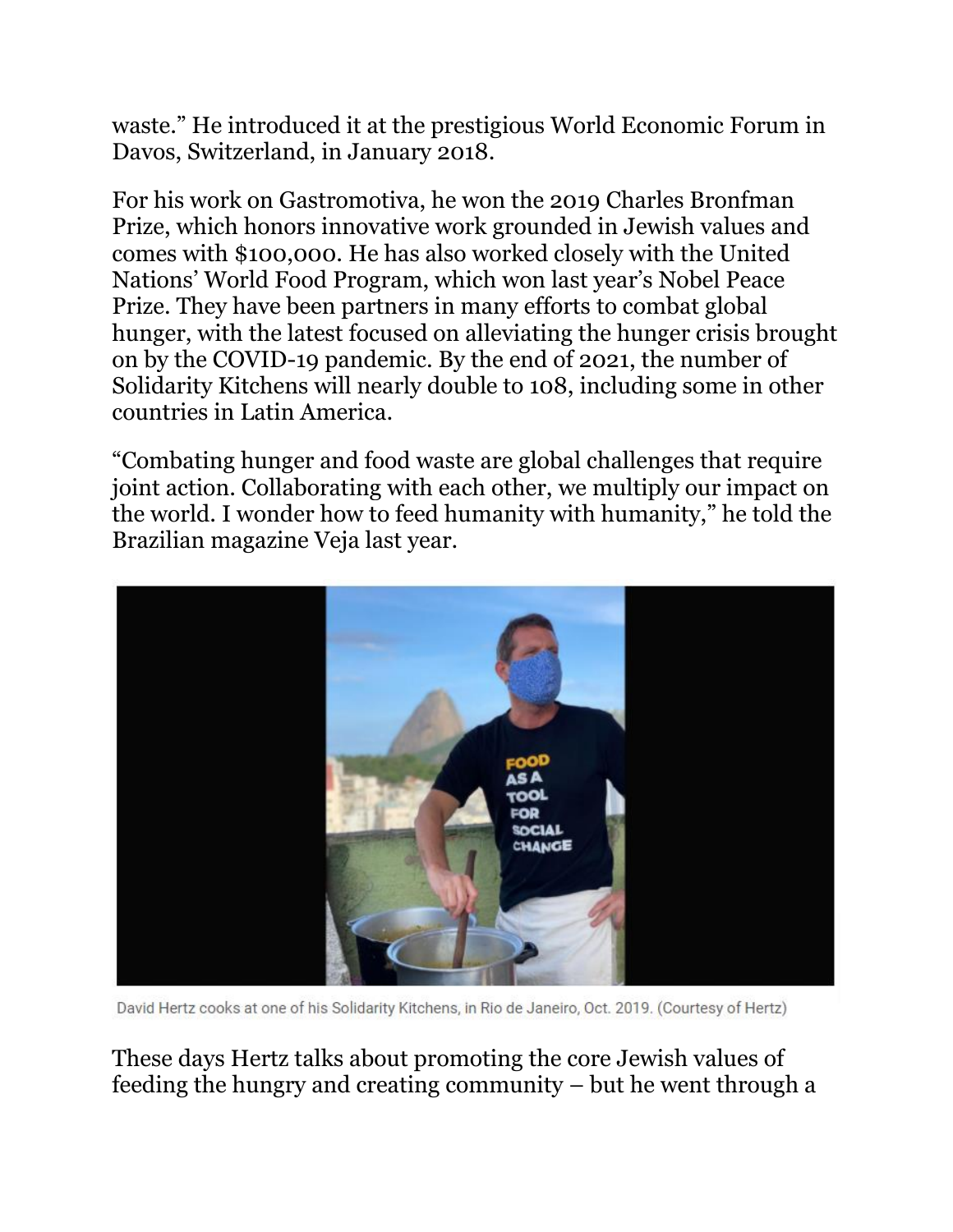long search for the recipe to his own Jewishness. He initially felt like he didn't belong to his own community at all because he is gay.

"My family was very conservative, and I was more likely to follow the same course," he told the Jewish Telegraphic Agency. "I attended a Jewish day school, was a member of the Habonim Dror Zionist youth movement, and was engaged with all the Jewish folklore.

"However, I have always felt like a fish out of water. When I came out as gay [at 25], I felt very uncomfortable. I was actually part of the whole, but I never could be what I wanted to. I always felt like an outsider."

Hertz grew up in a family with a strong connection to its Jewish heritage. His grandparents on his father's side were German and Polish Jews who fled Europe for Rio de Janeiro in the 1930s, where they met and married. His grandparents on his mother's side were non-Jewish Polish immigrants who moved to Brazil to work in the fields.

"My mother was one of the first converts by Rabbi Henry Sobel," Hertz said in a reference to [Brazil's iconic Reform spiritual leader and](https://www.jta.org/2019/11/24/obituaries/brazils-iconic-rabbi-henry-sobel-who-challenged-the-countrys-military-regime-mourned-by-jews-and-non-jews)  [human rights activist](https://www.jta.org/2019/11/24/obituaries/brazils-iconic-rabbi-henry-sobel-who-challenged-the-countrys-military-regime-mourned-by-jews-and-non-jews) who led Latin America's largest congregation for decades until his 2019 death.

Hertz's mother died when he was a year old, and his father took over his Jewish education.

"I struggled a lot to accept the Jewishness inside of me," Hertz said. "I always thought that I lived a deep-rooted prejudice for being gay."

In his late teens, Hertz discovered Rabbi Nilton Bonder's "Our Immoral Soul: A Manifesto of Spiritual Disobedience." Bonder is one of Brazil's most influential Jewish figures. He leads Rio's only Conservative synagogue, the 400-family Congregacao Judaica do Brasil, and is a best-selling author of tens of books in Latin America, many of which are also translated worldwide.